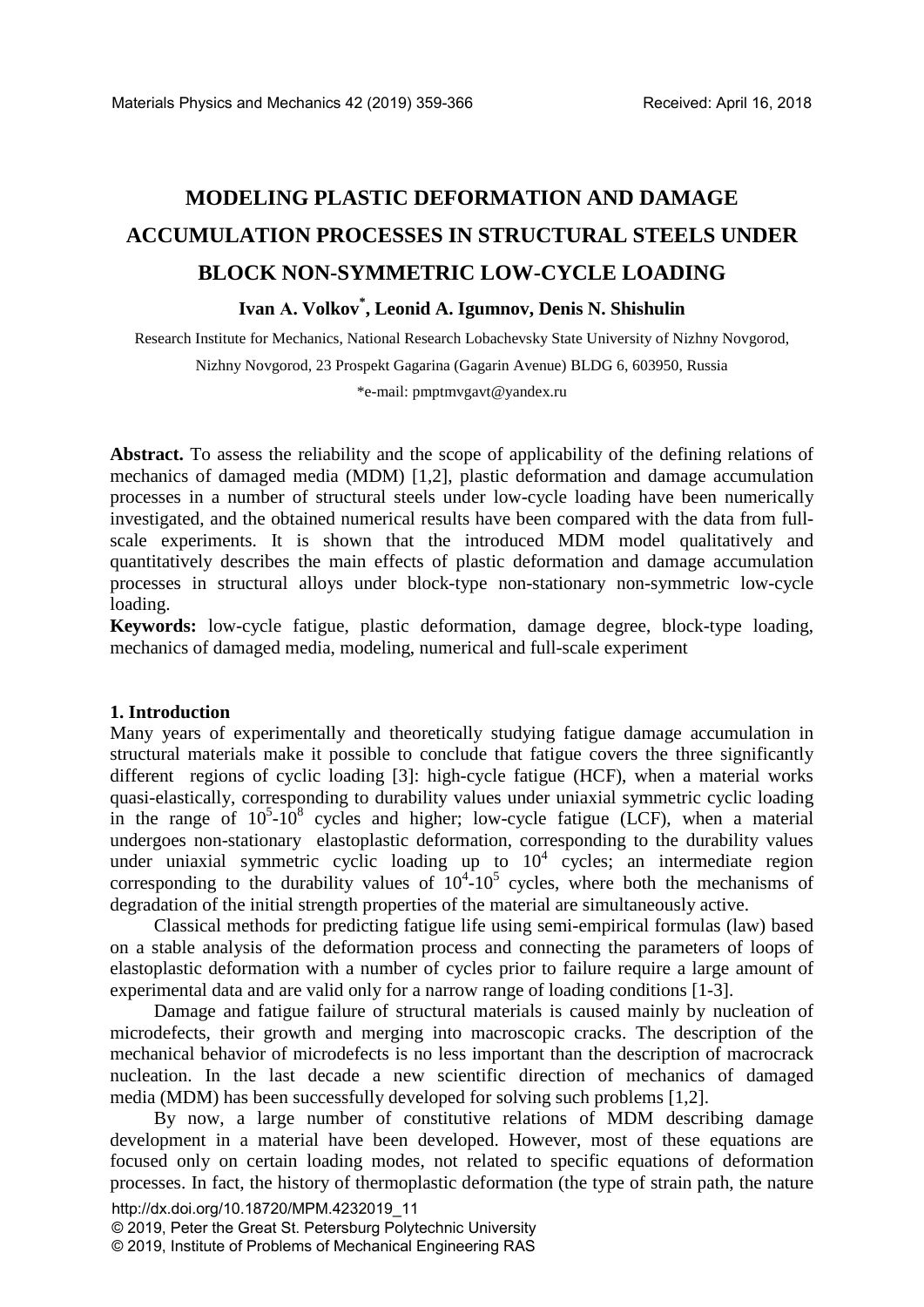of temperature change, the type of stress state, the history of its change, etc.) significantly affects the rate of damage accumulation. This emphasizes the importance of considering the kinetics of the stress-strain state (SSS) in hazardous areas of structural elements and its theoretical description by the corresponding equations of state [1,2].

At present, approaches to evaluating fatigue life of materials and structures based on the concept of damaged media have been wildly development [1,2,4-16].

General provisions on the evolution equations of damage accumulation were formulated in [8]. It is noted that generally the strength criterion should represent a process equation rather than a boundary condition. This equation should take into account time and history (trajectory) of loading (deformation), i.e. it should be written in the speeds (increments) of the corresponding values and be closely related to the governing equations describing the process of material deformation.

In [9,10], the MDM model employed in modern computing systems of finite element analysis such as ANSYS, Abaqus, and others were elaborated. The Chaboche model consists of three interrelated parts:

- − constitutive relations of cyclic plasticity;
- − evolutionary equations for fatigue damage accumulation;
- − strength criterion of the damaged material.

In work [5], evolutionary equation of fatigue damage accumulation for monotonic and cyclic deformation of materials is formulated on the basis of the plasticity theory with kinematic and isotropic hardening.

The process of cyclic deformation is considered to occur under soft, hard or mixed loading conditions and to be stationary or non-stationary, symmetric or asymmetric.

Work [16] presents an investigation of the processes of viscoplastic deformation and fracture of materials and structures on the basis of the composite model of the damaged material. The model is based on the ability to represent a complex process of propagation of the interrelated effects of deformation and fracture in a series of formally independent elementary acts described by respective partial models of plasticity, creep and damage accumulation. Calculation of mutual influence of such basic acts is at the top level in the general model of the damaged material.

The direct effect of damage on the deformation process is calculated in the model by introducing the dependence of elastic moduli of material on the current damage value.

The following models are used to describe the process of elastoplastic deformation and damage accumulation:

- − a thermoplasticity model with a combined translational-isotropic hardening;
- − a damage accumulation model based on the change in the energy of plastic deformation and on the kinetic equations for changing the damage degree at brittle fracture.

In [1,2], a mathematical model of mechanics of damaged media (MDM) was developed, describing processes of complex plastic deformation and damage accumulation in structural materials (metals and their alloys) under monotonous and cyclic proportional and nonproportional regimes of thermal-mechanical loading. In the present paper, the model is used for describing the processes in stainless steels 12Х18Н10Т, 12Х18Н9 (the designation of steels in this article is given in Russian) under block-type non-stationary non-symmetric lowcycle loading. The obtained numerical results are compared with the data from full-scale experiments.

# **2. Defining relations of mechanics of damaged media**

The damaged medium model [1,2] consists of three interrelated parts: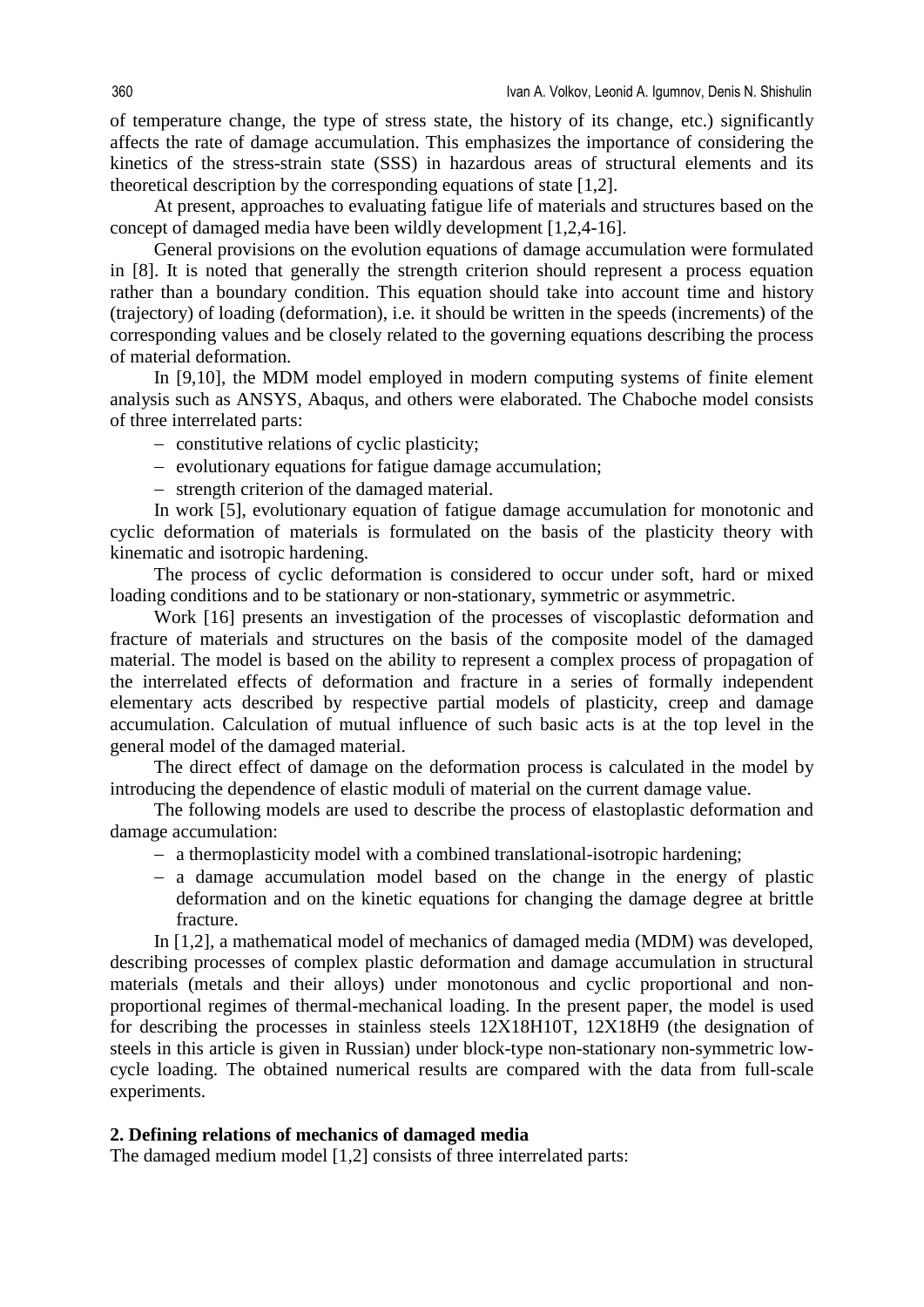Modeling plastic deformation and damage accumulation processes in structural steels under... 361

- − the relations of elastic-plastic behavior of the material, accounting for the effect of the failure process;
- − the evolutionary equations of damage accumulation kinetics;
- − the strength criterion of the damaged material.
- The defining relations of plasticity are based on the following basic assumptions:
- − components of strain tensors  $e_{ij}$  and strain rates  $\dot{e}_{ij}$  include elastic  $e_{ij}^e$ ,  $\dot{e}_{ij}^e$  and plastic
	- $-e_{ij}^p$ ,  $\dot{e}_{ij}^p$  strains;
- − the initial yield surface for various temperatures is described by a Mises-type surface. The evolution of the yield surface is described by the evolution of its radius  $C_p$  and

displacement of its center  $\rho_{ii}$ ;

- − the body volume is elastic;
- − the initial medium is isotropic. Anisotropy due to the plasticity processes is only taken into account.

In the elastic region, the correlation between the spherical and deviatoric components of the stress and strain tensors is described by Hook law.

To describe the effects of monotonous and cyclic deformation, a yield surface is introduced:

$$
F_s = S_{ij} S_{ij} - C_p^2 = 0, \ S_{ij} = \sigma_{ij} - \rho_{ij} \,.
$$
 (1)

To describe complex cyclic deformation modes in the stress space, a cyclic "memory" surface is introduced:

$$
F_p = \rho_{ij}\rho_{ij} - \rho_{\text{max}}^2\,,\tag{2}
$$

where  $\rho_{\text{max}}$  is maximal modulus of variable  $\rho_{ij}$  for the entire loading history.

It is assumed that the structure of the evolutionary equation for the yield surface radius has the form:

$$
\dot{C} = [q_{\chi}H(F_{\rho}) + a(Q_{s} - C_{p})\Gamma(F_{\rho})]\dot{\chi} + q_{3}\dot{T}, \qquad (3)
$$

$$
C_p = C_p^0 + \int_0^t \dot{C}_p dt \ , \ \dot{\chi} = (\frac{2}{3} \dot{e}_{ij}^p \dot{e}_{ij}^p)^{1/2} \ , \ \chi_m = \int_0^t \dot{\chi} H(F_\rho) dt \ , \ \chi = \int_0^t \dot{\chi} dt \ , \tag{4}
$$

$$
q_{\chi} = \frac{q_2 A \psi_1 + (1 - A) q_1}{A \psi_1 + (1 - A)}, \ Q_s = \frac{Q_2 A \psi_2 + (1 - A) Q_1}{A \psi_2 + (1 - A)}, \ 0 \le \psi_i \le 1, \ i = 1, 2
$$
  

$$
A = 1 - \cos^2 \theta, \cos \theta = n_{ij}^e n_{ij}^s, n_{ij}^e = \frac{\dot{e}_{ij}^t}{(\dot{e}_{ij}^t \dot{e}_{ij}^t)^{\frac{1}{2}}}, n_{ij}^s = \frac{S_{ij}}{(S_{ij} S_{ij})^{\frac{1}{2}}},
$$

$$
H(F_\rho) = \begin{cases} 1, F_\rho = 0 \land \rho_{ij} \dot{\rho}_{ij} > 0 \\ 0, F_\rho < 0 \lor \rho_{ij} \dot{\rho}_{ij} \le 0 \end{cases}, \Gamma(F_\rho) = 1 - H(F_\rho), \tag{5}
$$

where  $q_1$ ,  $q_2$ ,  $q_3$  are isotropic hardening moduli,  $Q_1$  and  $Q_2$  are cyclic hardening moduli, *a* is a constant defining the stabilization process rate of the hysteresis loop of cyclic deformation of the material,  $Q_s$  is stationary value of the yield surface radius for the  $\rho_{\text{max}}$  and *T*,  $C_p^0$  is initial value of the yield surface radius.

$$
\dot{\rho}_{ij} = \tilde{g}_1 \dot{e}_{ij}^p - g_2 \rho_{ij} \dot{\chi} + \dot{\rho}_{ij}^*, \ \rho_{ij} = \int_0^t \dot{\rho}_{ij} dt \,, \tag{6}
$$

$$
\tilde{g}_1 = g_1 + k_1 \left( 1 - e^{-k_2 z_m} \right) \left\langle \cos \beta \right\rangle, \ \rho_{ij} = \int_0^t \dot{\rho}_{ij} dt \,, \tag{7}
$$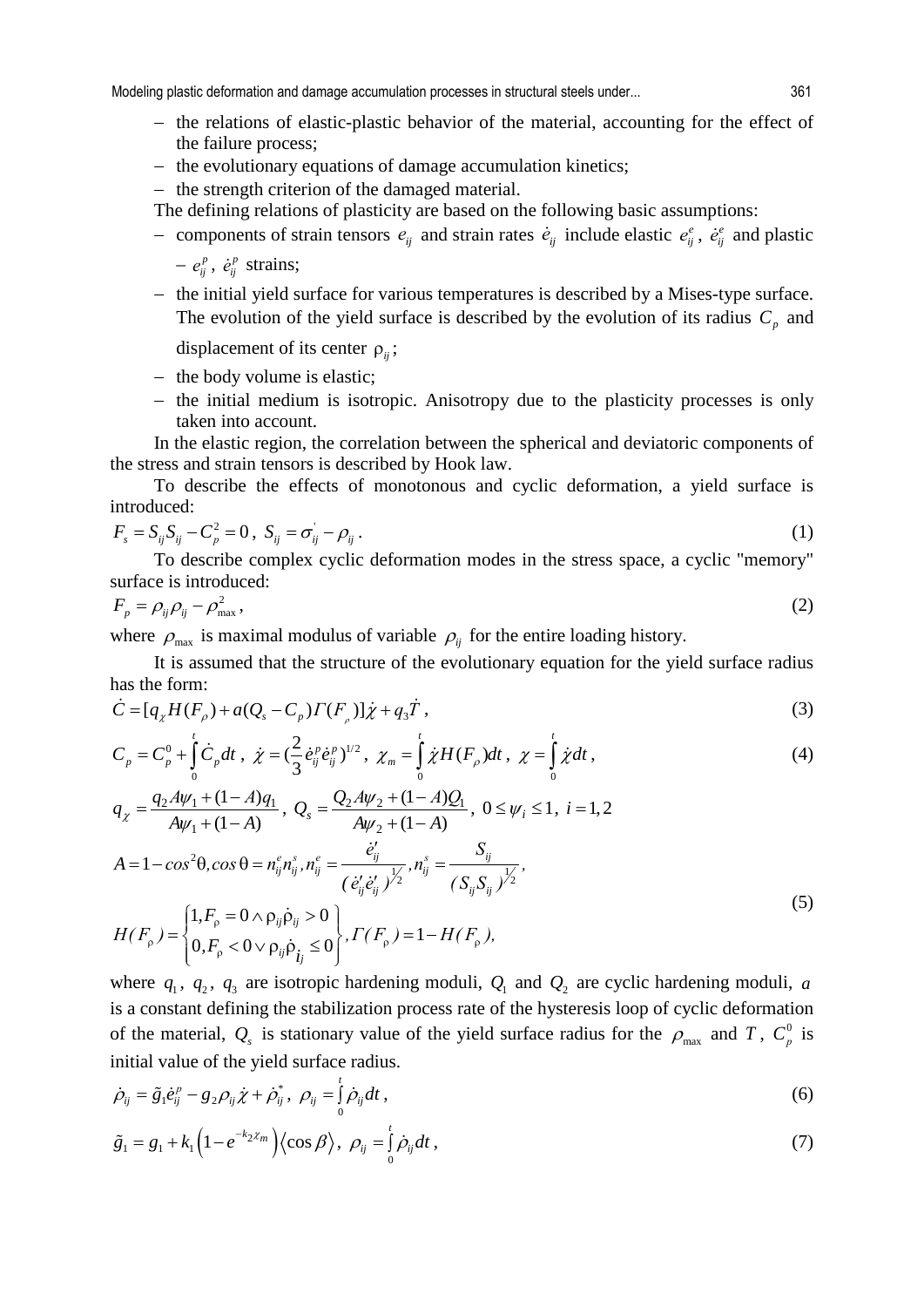$$
\dot{\rho}_{ij}^* = g_3 \dot{e}_{ij}^p H\left(F_{\rho}\right) - g_4 \rho_{ij} \dot{\chi} \,,\tag{8}
$$

where  $g_1, g_2, g_3, g_4, k_1$  *u*  $k_2$  are experimentally determined material parameters.

For non-symmetric both hard and soft cyclic loading, term  $\dot{\rho}_i^*$  enables equation (6) to describe the processes of placing and ratcheting of the cyclic plastic hysteresis loop. For  $g_3 = g_4 = k_1 = 0$ , one obtains from (6) a special case of equation (6) – the Armstrong– Frederick–Kadashevich equation:

$$
\dot{\rho}_{ij} = g_1 \dot{e}_{ij}^p - g_2 \rho_{ij} \dot{\chi} \,. \tag{9}
$$

To describe the evolution of the "memory" surface, it is necessary to formulate an equation for  $\rho_{\text{max}}$ :

$$
\dot{\rho}_{\text{max}} = \frac{(\rho_{ij}\dot{\rho}_{ij})H(F_{\rho})}{(\rho_{mn}\rho_{mn})^{\frac{1}{2}}} - g_2\rho_{\text{max}}\dot{\chi} - g_3\rho_{\text{max}}\dot{T}.
$$
\n(10)

The plastic strain rate tensor components obey the law of orthogonality of the plastic strain rate vector to the yield surface at the loading point:

$$
\dot{e}_{ij}^P = \lambda S_{ij} \,. \tag{11}
$$

At the stage of the development of defects scattered over the bulk, the effect of damage on the physical-mechanical properties of the material is observed. This effect can be accounted for by introducing effective stresses:

$$
\tilde{\sigma}_{ij}^{\prime} = F_1(\omega)\sigma_{ij}^{\prime} = \frac{G}{\tilde{G}}\sigma_{ij}^{\prime} = \frac{\sigma_{ij}^{\prime}}{(1-\omega)\left[1 - \frac{(6K + 12G)}{(9K + 8G)}\omega\right]},
$$
\n
$$
\tilde{\sigma} = F_2(\omega)\sigma = \frac{K}{\tilde{K}}\sigma = \frac{\sigma}{4G(1-\omega)/(4G + 3K\omega)}, \ \tilde{\rho}_{ij} = F_1(\omega)\rho_{ij},
$$
\n(12)

where  $\tilde{G}$ ,  $\tilde{K}$  are effective moduli of elasticity determined using McKenzie formulae [2,6].

It is postulated that the rate of the damage accumulation process for low-cycle fatigue (LCF) is defined by an evolutionary equation of the form [1,2,7,8]:

$$
\dot{\omega} = f_1(\beta) f_2(\omega) f_3(W) f_4(W), \qquad (13)
$$

where functions  $f_i$ ,  $i=1...4$  account for: capacity of stressed state  $(f_i(\beta))$ , level of accumulated damage ( $f_2(\omega)$ ), accumulated relative damage energy for the nucleation of defects ( $f_3(W)$ ) and rate of change of damage energy ( $f_4(W)$ ).

In equation (13):

$$
f_1(\beta) = \exp(\beta), \ f_2(\omega) = \begin{cases} \omega^{1/3} (1-\omega)^{2/3} \wedge W > W_a \wedge \omega \le 1/3, \\ \frac{3}{16} \omega^{-1/3} (1-\omega)^{-2/3} \wedge W > W_a \wedge \omega > 1/3, \\ 0 > 0 \end{cases} \tag{14}
$$
\n
$$
\dot{\omega} = f_1(\beta) f_2(\omega) f_3(W) f_4(W), \tag{15}
$$

where 
$$
\beta
$$
 is capacity parameter of stressed state ( $\beta = \sigma/\sigma_u$ ),  $W_a$  is value of the damage  
energy at the end of the nucleation stage of scattered defects under LCF, and  $W_f$  is energy  
value corresponding to the formation of a macroscopic crack.

The condition when damage level  $\omega$  reaches its critical value  $\omega = \omega_f \le 1$  (16)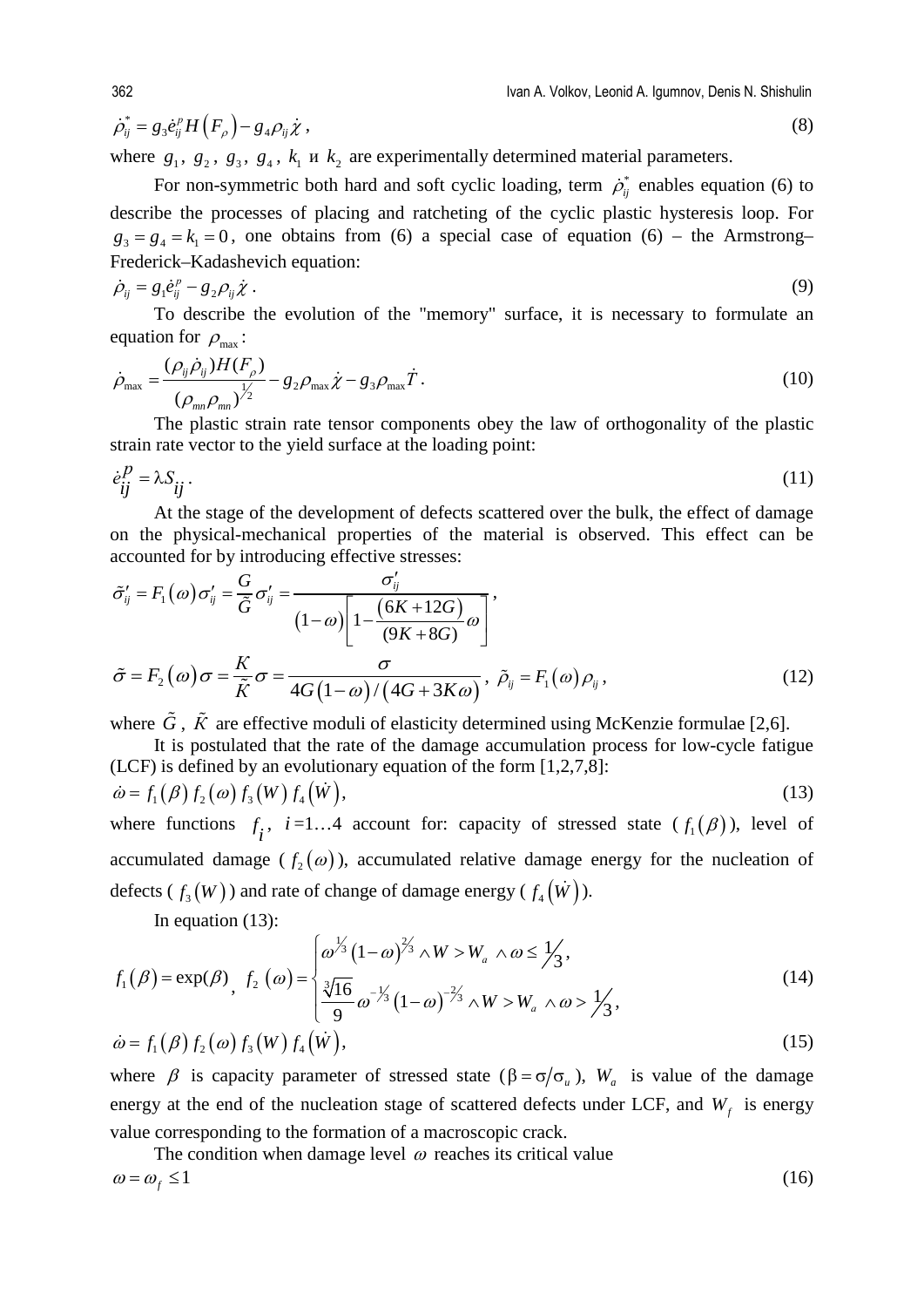is taken as a criterion of the termination of the phase of the development of scattered microdefects.

#### **3. Numerical results**

Specimens of 12Х18Н10Т stainless steel were experimentally tested in the conditions of hard uniaxial tension-compression at ambient temperature. The testing program consisted of five blocks including monotonous and cyclic loading [5]:

- − the first block consists of 20 cycles of symmetric hard cyclic loading with the strain amplitude of  $e_{11} = 0.0008$ ;
- $-$  the second block implements monotonous tension up to  $e_{11} = 0.05$ ;
- − the third block consists of 200 cycles of non-symmetric cyclic loading with the strain range of  $\Delta e_{11} = e_{11}^{(+)} - e_{11}^{(-)} = 0.012$  and average strain  $e_{11}^{(m)} = 0.044$  (during this block, placing of the plastic hysteresis loop takes place);
- − in the fourth block, monotonous tension up to  $e_1$  =0.01 is realized;
- − the fifth block implements non-symmetric cyclic loading with the strain range of  $\Delta e_{11} = e_{11}^{(+)} - e_{11}^{(-)} = 0.012$  and average strain  $e_{11}^{(m)} = 0.094$  up to failure (number of cycles to failure  $N_f$  =2800). During this loading block, placing of the plastic hysteresis loop also takes place.

Tables 1–3 list the main physical-mechanical parameters of the MDM model for steel 12Х18Н10Т, determined from the results of the basic experiment [1,2], which are used in the calculations.

Table 1. Physical-mechanical characteristics and parameters of the MDM model

| MPa    | $G$ , MPa | $C_p^o$ , MPa | $g_1$ , MPa | $g_2$ | $g_3$ , MPa | $\frac{1}{8}$ | , MPa<br>$K_{1}$ | $k_{\alpha}$ |  |
|--------|-----------|---------------|-------------|-------|-------------|---------------|------------------|--------------|--|
| 165277 | 76282     | 203           | 20850       | 297   | 660         |               | 10000            | ∪.∠          |  |

Table 2. Modulus of cyclic hardening  $Q_s(\rho_{\text{max}})$  (MPa)

| $Q_{s}$ , MPa           | 203 | 210<br>210 | າາາ<br>ے ت | $\cap \cap$<br>ے ب | າາາ<br>ے ت | າາາ<br>ے ت | $\cap$<br>ے ب          |
|-------------------------|-----|------------|------------|--------------------|------------|------------|------------------------|
| MPa<br>$\mathbf{m}$ max |     | 30         | 60         | 90                 | 100        | 110        | $1 \cap \Omega$<br>⊥∠∪ |

Table 3. Modulus of monotonous hardening *q*<sup>χ</sup> (МPа)

| $U_{I}$        |          |         |       |        |       |     |       |       |      |  |  |
|----------------|----------|---------|-------|--------|-------|-----|-------|-------|------|--|--|
| $q_{_k}$ , MPa | $-17000$ | $-4634$ |       | $-811$ |       | 371 |       | 737   | 849  |  |  |
| $\gamma$       |          |         | 0.002 |        | 0.004 |     | 0.006 | 0.008 | 0.01 |  |  |
|                |          |         |       |        |       |     |       |       |      |  |  |
| $q_k$ , MPa    | 897      | 900     |       | 900    | 900   |     | 900   | 900   | 900  |  |  |
| $\sim$<br>π    | 0.015    | 0.02    |       | 0.03   | 0.04  |     | 0.05  | 0.09  | 0.15 |  |  |

Figure 1 depicts the 20-th cycle of symmetric loading followed by monotonous tension up to  $e_{11} = 0.05$  and the first cycle of non-symmetric loading. Here and in what follows the dots correspond to the test data and the solid lines show the computational results.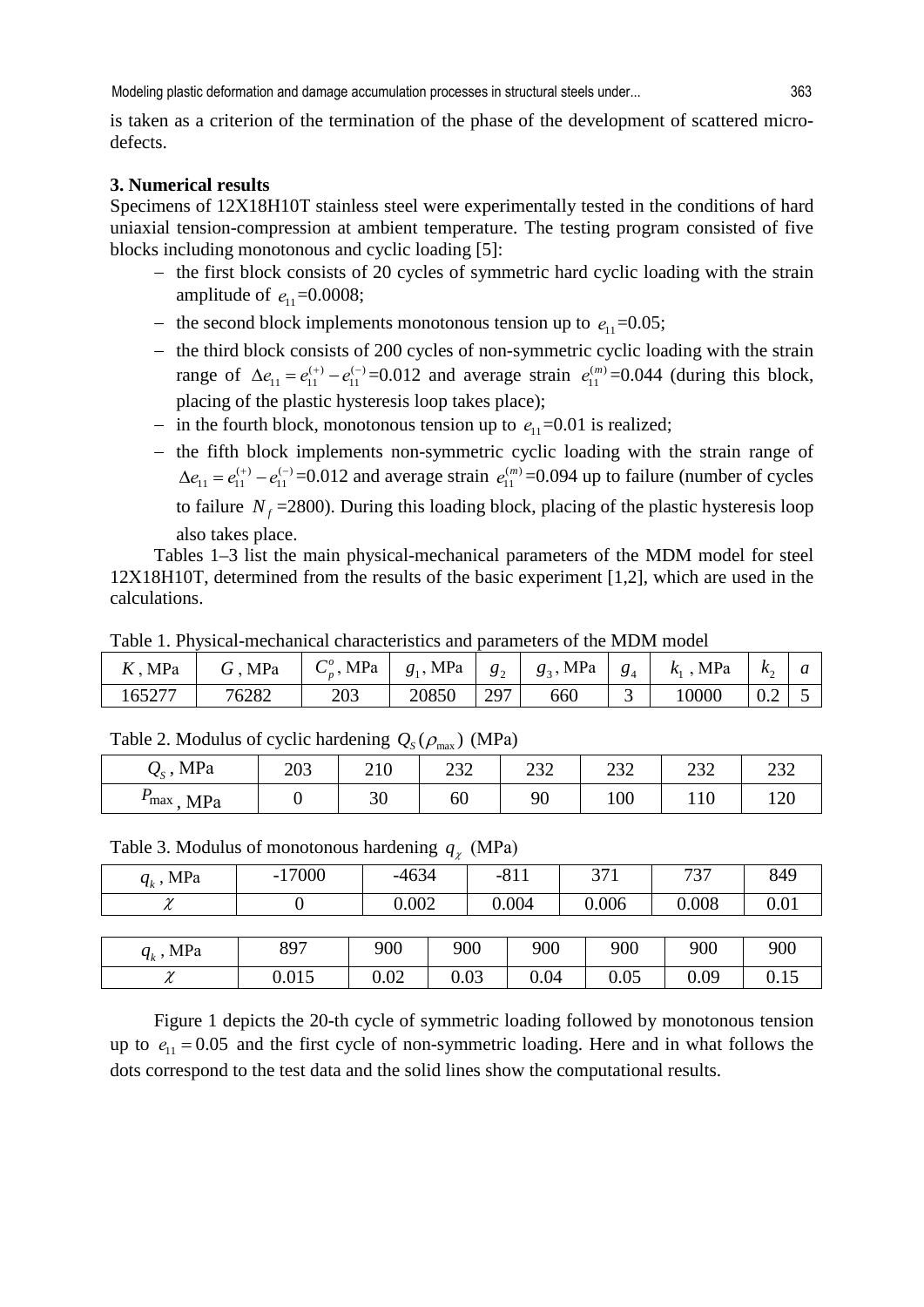

**Fig. 1.** Deformation diagram during the transition from symmetric cyclic loading to asymmetrical cyclic loading by monotonic



**Fig. 3.** The dependence of the average stress in the cycle on the number of cycles for the third block of loading

364 Ivan А. Volkov, Leonid A. Igumnov, Denis N. Shishulin



**Fig. 2.** Deformation diagram during the transition from the third to the fifth block of asymmetric cyclic loading



**Fig. 4.** Deformation process for the second loading block

Figure 2 shows the cyclic deformation diagram at the end of the third (the 200-th cycle) and the beginning of the fifth (the 1-st cycle) loading blocks. Figure 3 presents the results illustrating the processes of placing of the plastic hysteresis loop during the third block of non-symmetric cyclic loading (variation of the average stress  $\sigma_{11}^{(m)}$  over the cycle in the process of cyclic loading). Both qualitative and quantitative agreement of the experimental and computational data is observed.

Specimens of stainless steel 12Х18Н9 were experimentally studied under hard nonstationary non-symmetric cyclic loading consisting of two blocks:

- − in the first block, the specimen is compressed up to the strain of  $e_{11}$  =0.01, followed by tension up to  $e_1 = 0.05$ ;
- − in the second block, non-symmetric hard cyclic loading with the strain range of  $\Delta e_{11} = e_{11}^{(+)} - e_{11}^{(-)} = 0.01$  is implemented up to failure ( $N_f = 850$ ). Here, placing of the plastic hysteresis loop tales place (Fig. 5), and after the 500-th loading cycle the loop becomes practically symmetric;

Tables 4–6 list the main physical-mechanical characteristics and material parameters of the MDM model for steel 12Х18Н9 as determined from the results of the basic experiment [1,2], which are used in the calculations.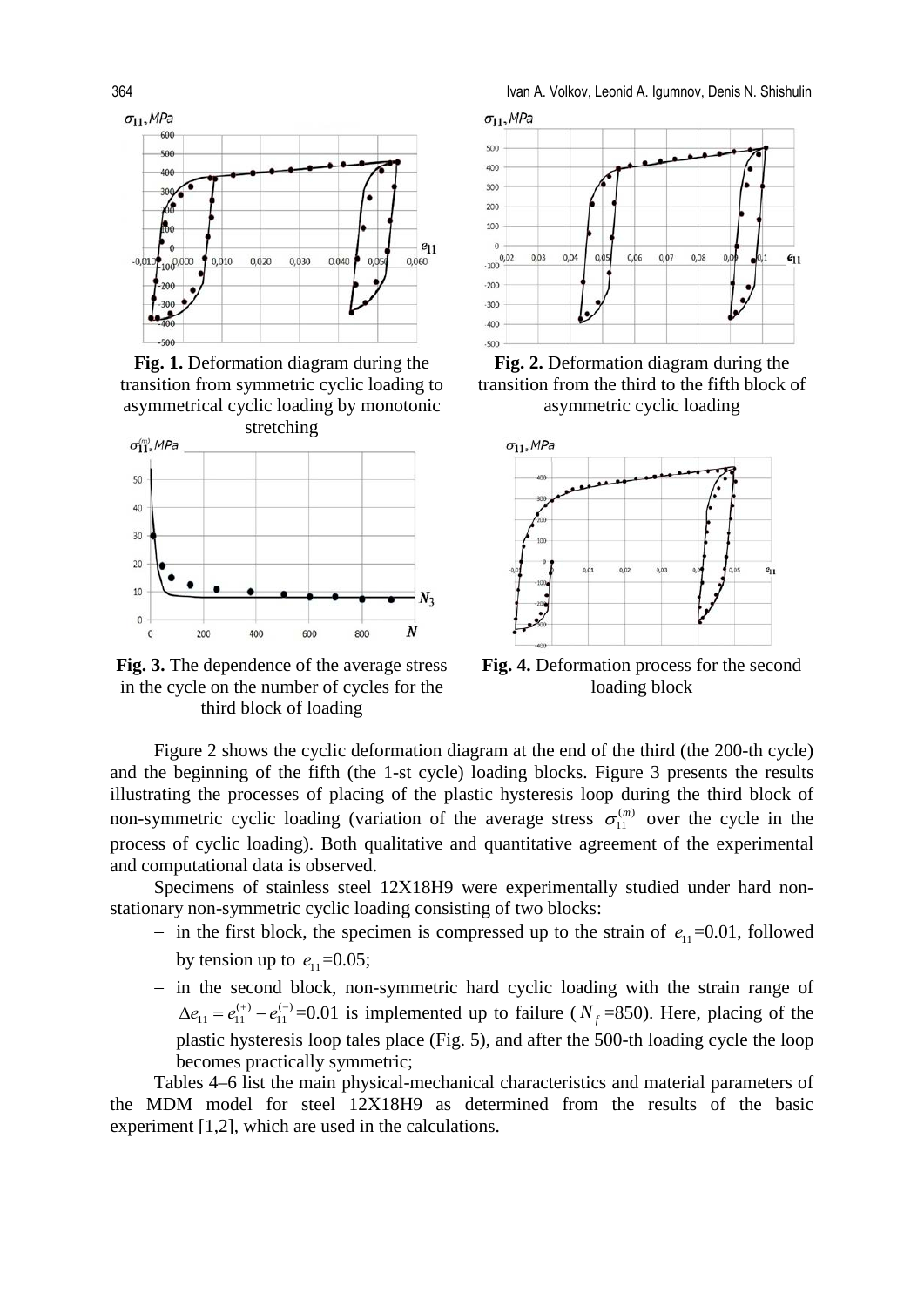|        |       | $\sim$<br>$\mathbf{v}_n$ , |       | $\mathbf{O} \mathbf{2}$ | $\delta$ 3. | 04 | $\mathbf{r}_{1}$ | $\mathbf{r}$<br>∸ |   | W             | W    |
|--------|-------|----------------------------|-------|-------------------------|-------------|----|------------------|-------------------|---|---------------|------|
| MPa    | MPa   | MPa                        | MPa   |                         | MPa         |    | MPa              |                   |   | $\sim$<br>J/m | MJ/m |
| 165277 | 76282 | 190                        | 24090 | 286                     | 800         |    | 0000             | ∪.∠               | ັ |               | 800  |

Table 4. Physical-mechanical characteristics and parameters of the MDM model

Table 5. Modulus of cyclic hardening  $Q_s(\rho_{\text{max}})$  (MPa)

| $Q_{s}$ , MPa           | 190 | 205      | 210 | 215<br>ل 1 ک | 220 | $\Omega$<br>ر ے کے | つつよ<br>ل کا ک   |
|-------------------------|-----|----------|-----|--------------|-----|--------------------|-----------------|
| MPa<br>$\mathbf{r}$ max |     | ററ<br>∠∪ | 40  | 60           | 80  | 100                | $1 \cap \Omega$ |

Table 6. Modulus of monotonous hardening  $q_\chi$  (MPa)

| $q_{\gamma}$ , MPa | $-5000$ | $-4471$ | $-4188$ | $-3859$ | $-2460$ | $-182$ |
|--------------------|---------|---------|---------|---------|---------|--------|
| $\chi$             |         | 0.002   | 0.004   | 0.006   | 0.008   | 0.01   |
|                    |         |         |         |         |         |        |
| $q_{\gamma}$ , MPa | 888     | 1531    | 1274    | 913     | 913     | 913    |
| $\chi$             | 0.015   | 0.02    | 0.03    | 0.04    | 0.05    | 0.06   |

Figure 4 shows the deformation process for steel 12Х18Н9 during the second loading block (500-th cycle).

Figure 5 depicts the history of average stress  $\sigma_{11}^{(m)}$  over a cycle in the process of cyclic loading during the second block. Both qualitative and quantitative agreement of the experimental and numerical results is also observed.

Figure 6 presents a fatigue curve for stainless steel 12Х18Н9 under hard symmetric cyclic loading. The comparison of the experimental and computational results testifies to their qualitative and, adequate for engineering design purposes, quantitative agreement.





**Fig. 5.** The dependence of the average stress in the cycle on the number of cycles for the second loading block

Inverse Fourier transform, sine and cosine transformation are done numerically through an algorithm presented in [12,13].

### **4. Conclusion**

The comparison of the results of numerical experiments against the test data on plastic deformation and damage accumulation in stainless steels (12Х18Н10Т, 12Х18Н9) under block non-stationary non-symmetric low-cycle loading corroborates the reliability of the defining equations of the MDM model and its adequacy in determining material parameters.